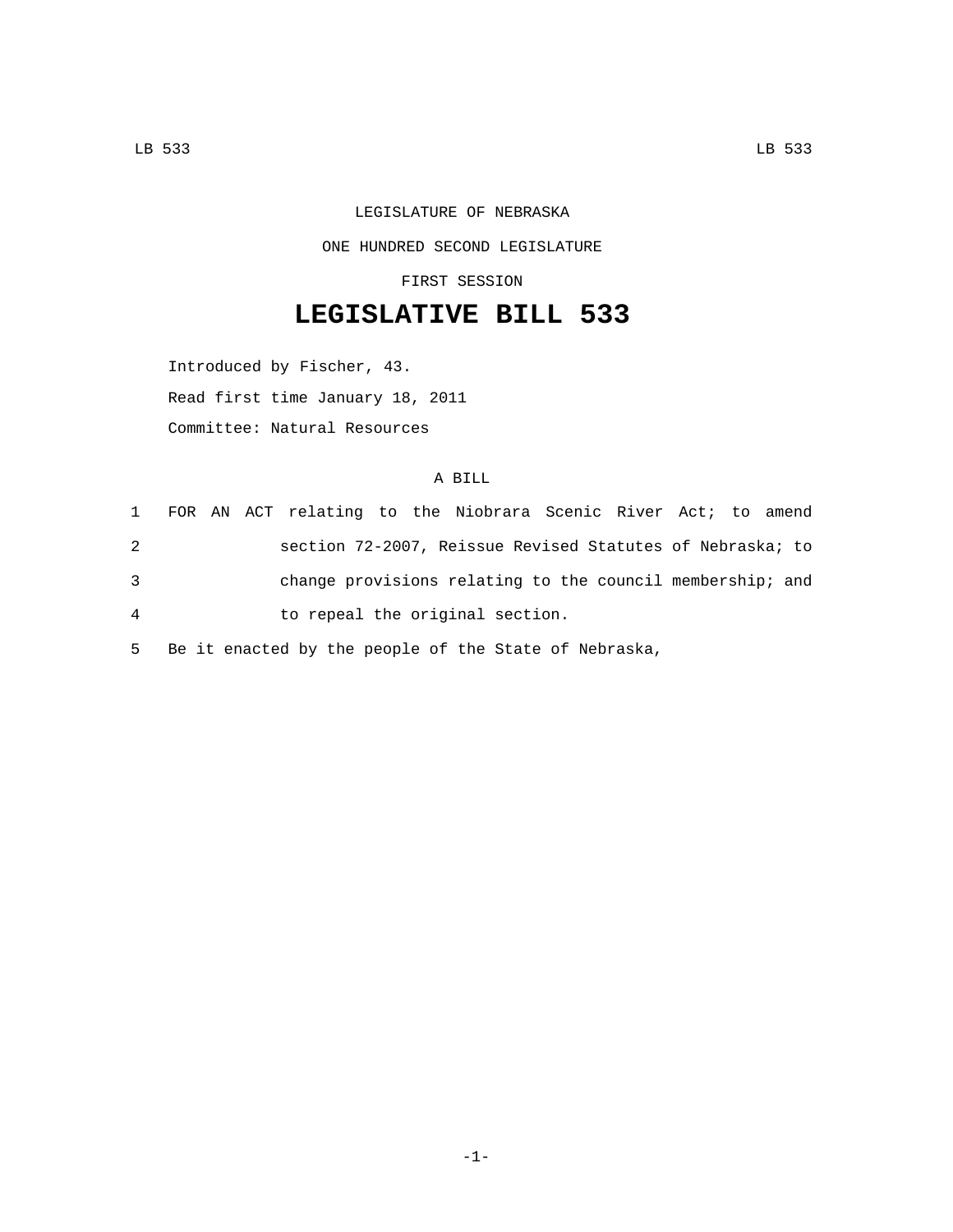Section 1. Section 72-2007, Reissue Revised Statutes of 2 Nebraska, is amended to read: 72-2007 (1) The Niobrara Council is created. The council membership shall include:4 (a) A representative of commissioner from each of the county boards of Brown, Cherry, Keya Paha, and Rock counties chosen 7 by the county board of the respective county; (b) A representative of the Middle Niobrara Natural Resources District and the Lower Niobrara Natural Resources District 10 chosen by the board of the respective district; (c) The secretary of the Game and Parks Commission or his 12 or her designee; 13 (d) A representative of the United States Fish and Wildlife Service and a representative of the National Park Service chosen by the Governor from lists of at least three individuals, or 16 fewer if there are not at least three qualified individuals, 17 submitted by the federal services. The regional director for the National Park Service or his or her designee and the United States Fish and Wildlife Service regional director or his or her designee. The appointments under this subdivision shall be nonvoting members unless and until the agencies represented by these appointees formally authorize such appointees to vote on all matters before the 23 council; notify the Niobrara Council and the Governor in writing that such appointees may vote on all matters before the council;

25 (e) An individual from each of Brown, Cherry, Keya Paha,

-2-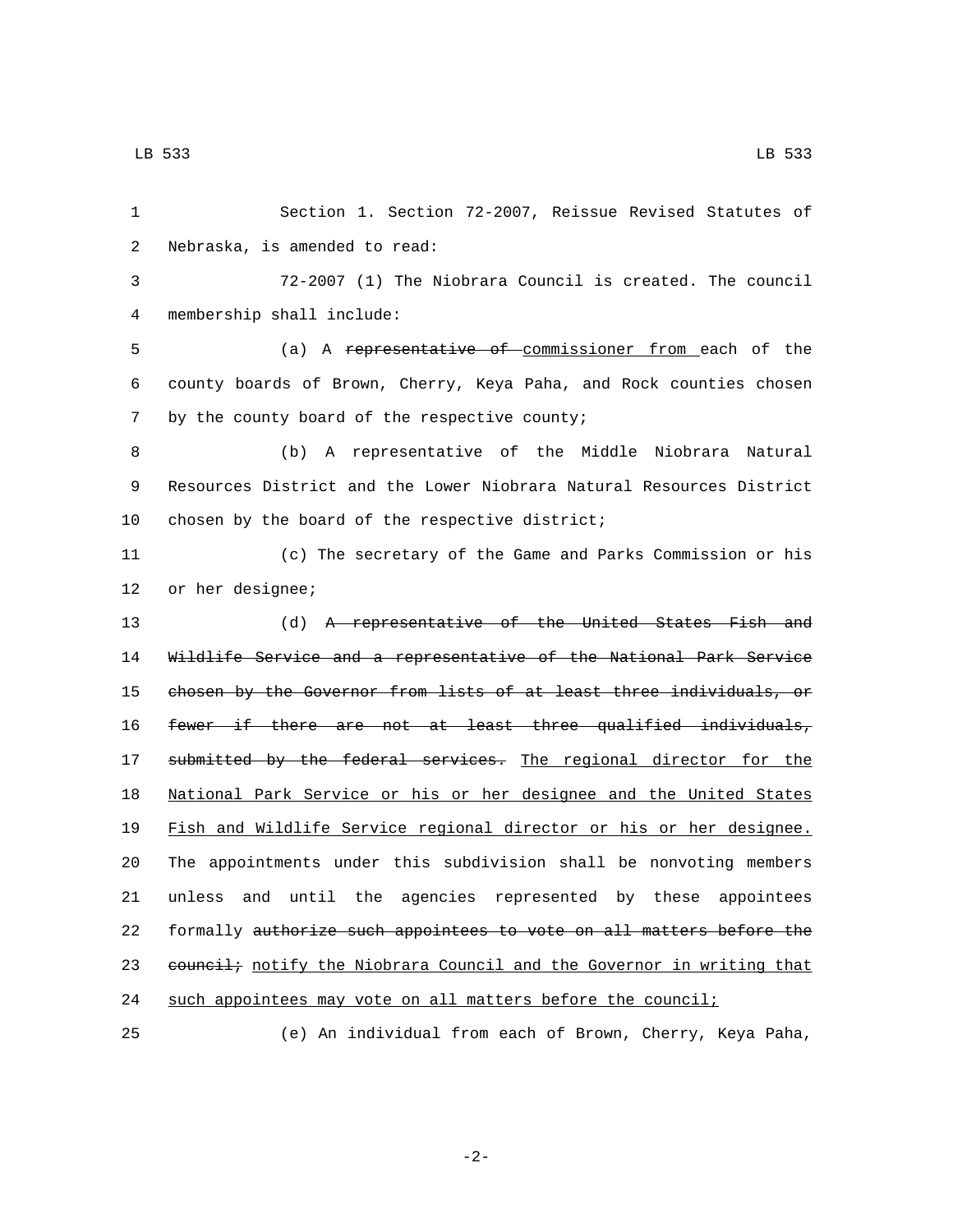and Rock counties who resides in the Niobrara River drainage area and owns land in the Niobrara scenic river corridor chosen by the Governor from a list of at least three individuals, or fewer if there are not at least three qualified individuals, from each county submitted by the county board representatives on the council;

 (f) A representative from a recreational business operating within the Niobrara scenic river corridor chosen by the Governor from a list of at least three individuals, or fewer if there are not at least three qualified individuals, submitted by the county 10 board representatives on the council;

 (g) A timber industry representative operating within the Niobrara scenic river corridor chosen by the Governor from a list of at least three individuals, or fewer if there are not at least three qualified individuals, submitted by the county board representatives 15 on the council; and

16 (h) A representative of designated by a recognized, nonprofit environmental, conservation, or wildlife organization chosen by the Governor from a list of at least three individuals, or fewer if there are not at least three qualified individuals, submitted by the county board representatives on the council.

 The council members shall be selected within ninety days 22 after July 13, 2000. The council members shall hold office for three-23 year terms and or until a successor is appointed and qualified. The council members shall serve at the pleasure of the appointing board 25 or the Governor.

-3-